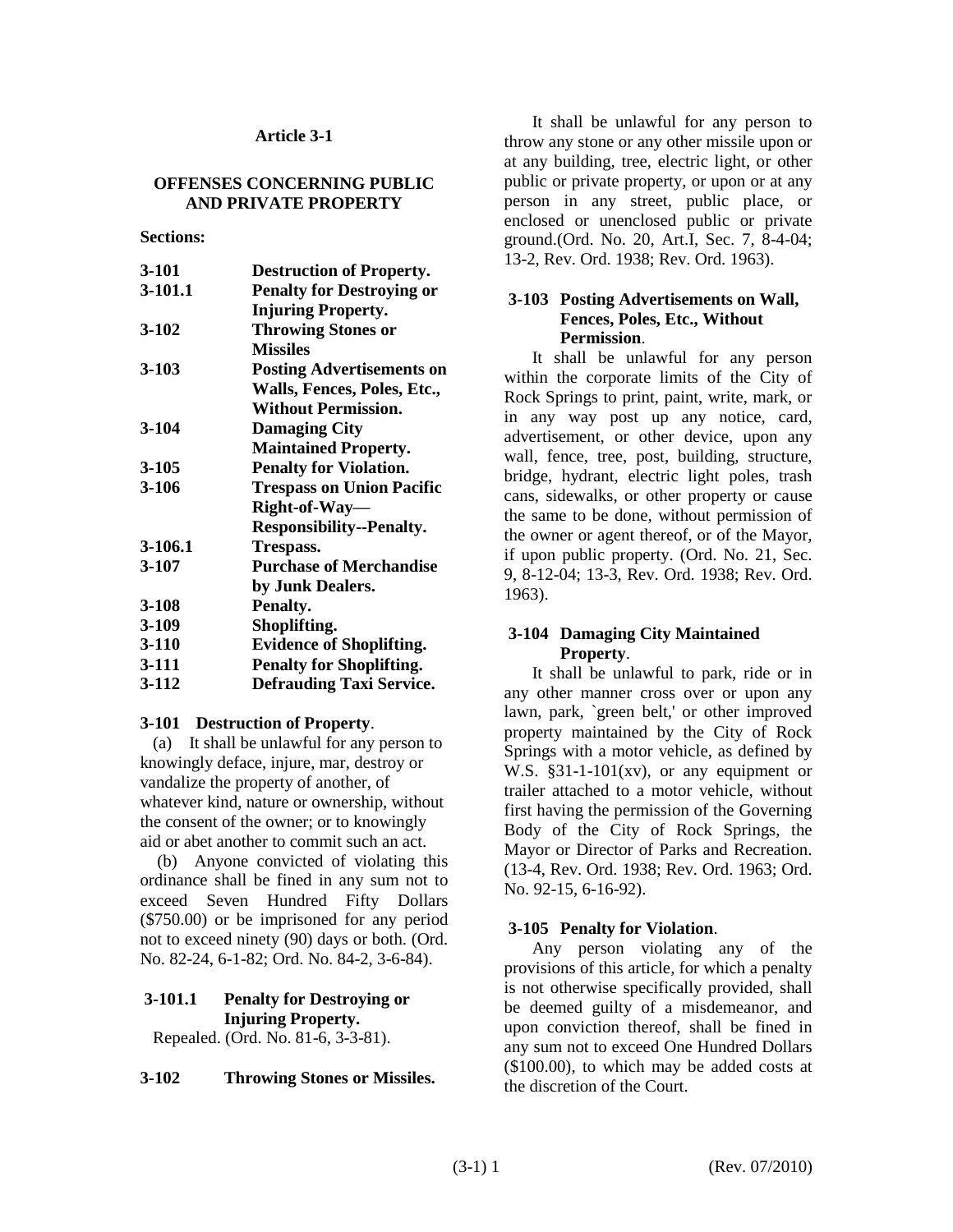## **3-106 Trespass on Union Pacific Rightof-Way—Responsibility--Penalty**.

(a) Trespass on Union Pacific Right-of-Way Unlawful. It is hereby declared to be a misdemeanor on the part of any person, whether an adult or a minor, and dangerous to life and limb, to trespass upon the right of way and the tracks of the Union Pacific Railroad Company, at any place except regular designated crossings, for the purpose of crossing said right-of-way and tracks, such person having no other purpose than to use said right-of- way of the Union Pacific Railroad Company for his convenience in crossing from one side of said right- of-way to the other side, and such person not being an employee of the Union Pacific Railroad Company or an employee of the City of Rock Springs actively using said right-of-way as a patron or passenger of said Union Pacific Railroad Company, or accompanying and assisting passengers and patrons of said Union Pacific Railroad Company in the passenger, freight and other business thereof. (Ord. No. 812, 6-12-43; Rev. Ord. 1963).

 (b) Parent of Trespassing Child Guilty of Misdemeanor. Parents of minor children allowing or directing said minor children to violate this Ordinance shall be deemed guilty of a misdemeanor and shall be subject to the penalties as fixed herein. (Ord. No. 812, 6-12-43; Rev. Ord. 1963).

 (c) Duty of Union Pacific Railroad Company to Post No Trespassing Notices. The Union Pacific Railroad Company is hereby required to put suitable warning notices, on both sides of the tracks, forbidding trespassing on said right-of-way of said company. (Ord. No. 812, 6-12-43; Rev. Ord. 1963).

 (d) Penalty For Violation. Any person violating any of the provisions of this Ordinance shall be deemed guilty of a misdemeanor, and upon conviction thereof, shall be fined in any sum of not more than One Hundred (\$100.00) Dollars, to which may be added the costs at the discretion of the Court. (Ord. No. 812, 6-12-43; Rev. Ord. 1963).

# **3-106.1 Trespass**.

 (a) A person is guilty of criminal trespass if he enters or remains on or in the land or premises of another person, knowing he is not authorized to do so, or after being notified to depart or to not trespass. For purposes of this section, notice is given by:

 (i) Personal communication to the person by the owner or occupant, or his agent, or by a peace officer; or

 (ii) Posting of signs reasonably likely to come to the attention of intruders.

 (b) Criminal trespass is a misdemeanor punishable by a fine of not more than Seven Hundred Fifty Dollars (\$750.00). (Ord. No. 81-37, 9-15-81; Ord. No. 84-3, 3-6-84).

## **3-107 Purchase of Merchandise by Junk Dealers**.

It shall be unlawful for any junk dealer, junk peddler, junk picker, junk purchaser, pawn shop, pawnbroker, or second hand dealer, to purchase or receive junk or any other articles from any person except under the following conditions:

 (a) At the time of said purchase or receiving of such junk or other articles, a purchase ticket shall be made out setting forth:

1. The date;

2. The name and address of said person;

3. Brief description of said person;

 4. Driver's license number or some other type of identification;

 5. The description of the junk or articles purchased, including a serial number, if any; and

6. The amount paid.

 (b) The purchase ticket referred to in (a) hereof shall be signed by said person. If said person is a minor, the purchase ticket shall be countersigned by one of said minor's parents or his legal guardian.

 (c) Said purchase ticket shall be kept on file for a period of at least three (3) years and made available for inspection by the Chief of Police, or any other member of the police force of the City. (Ord. No. 82-25, 6- 1-82).

## **3-108 Penalty**.